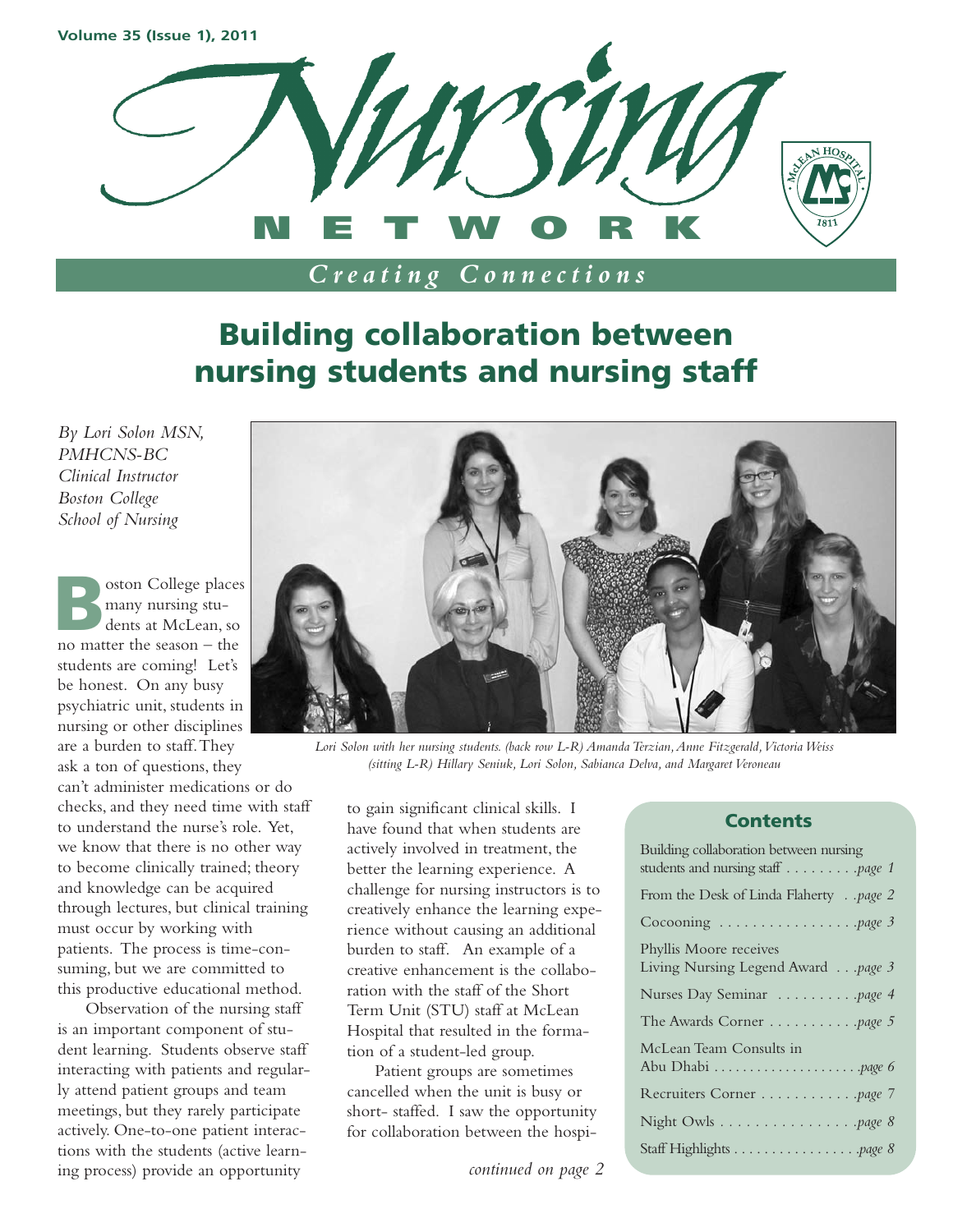#### **FROM THE DESK OF LINDA FLAHERTY, RN/PC**

*Senior Vice President for Patient Care Services*

### **Patient/Family Advisory Council**

Im pleased to provide an update on the<br>
Patient and Family Advisory Council<br>
(PFAC). To meet the Department of Public<br>
Health's mandate that all hospitals and long am pleased to provide an update on the Patient and Family Advisory Council Health's mandate that all hospitals and longterm care settings have a PFAC in place by October 2010, we convened a planning work group in January last year, consisting of McLean staff from the administrative and clinical areas, representatives from DBSA, the Cole center,Waverly Place, and a former patient. The group was charged with developing goals, objectives, and membership criteria; a selection process for applicants; and orientation materials for members. With this work accomplished, we solicited members, beginning in August 2010. I am delighted to say that we have

recruited for all the family member seats on the Council, and have filled fifty percent of the patient seats. McLean clinical and administrative staff members hold the other

The PFAC, which now meets monthly, will schedule quarterly meetings once membership selection is complete. Our initial focus has been welcoming new members



*Linda Flaherty*

and hearing what areas of interest they might wish to pursue as part of the group. In addition, a subcommittee formed around interest in describing the "lived experienced" of being admitted and treated on McLean inpatient units. Chaired by Dr. Joseph Powers, group members spoke of the help and care that they received, but identified suggestions to improve the hospital experience. The broad themes included a more robust orientation to the hospital, managing unstructured time on the units (particularly on weekends), and advocating for the role of peers/people with 'lived experience' as a component of the care team. The PFAC, along with hospital staff,

will soon develop other subcommittees to address these issues.

As we are still recruiting for former patient members, please encourage interested individuals to apply. Should you need more applications, please let me know. Thank you for your assistance. **■**

#### *Building collaboration between nursing students and nursing staff continued from page 1*

tal and our students. First, I asked if a group was needed that I could run with the nursing students on a weekly basis throughout the semester. The staff expressed interest. Together, we assessed that a Wellness Group, which would be ideal for nursing students, would benefit patients. I developed didactic material that was approved by the Clinical Nurse Manager and the STU's Expressive Therapist. The group is structured to impart information

about what wellness means, and handouts help patients to develop their own wellness plans. The format encourages health promotion and self-advocacy, and facilitates interpersonal learning and communication. My goal is to teach students how to lead a group and to encourage them to take an increasingly active role as their comfort and competence increase.

Students are naturally apprehensive when I inform them about the group, so I assure them that they can participate in leading as they feel comfortable. I encourage students to signal when they are ready for me to assume a more passive role. Of *continued on page 7*

course, students' readiness does vary. The one downside is that running the group is time-consuming, especially at the beginning of each semester, when the students need more of my time. I have six students on two units and run back and forth each shift to supervise. Being organized helps me to get everything done each week. When I feel too rushed, we shorten the group from 45 to 30 minutes.

Each week, we have a pre-group meeting to discuss the patients and to choose a handout to use. I depend on the students to assess this

seats.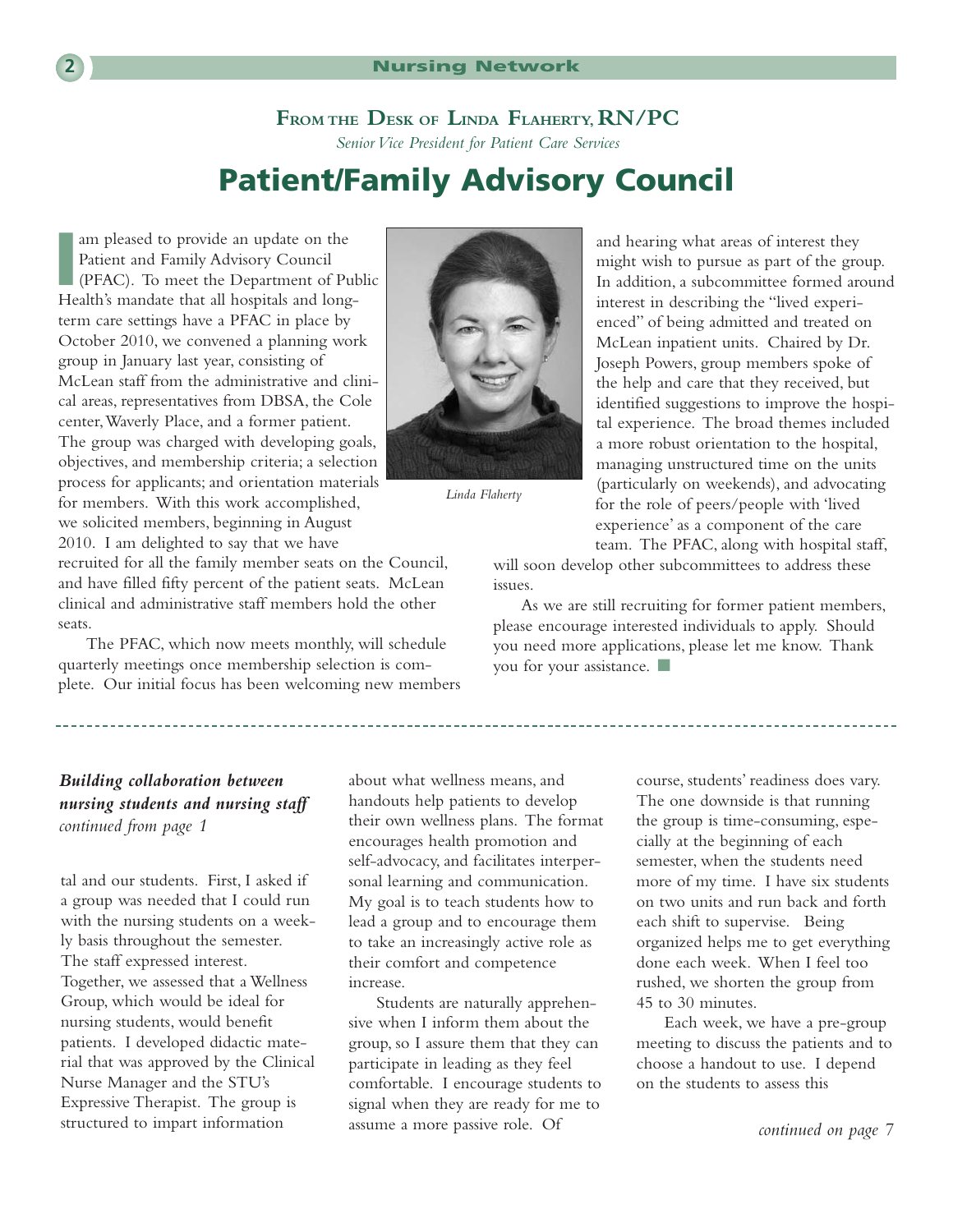### **Cocooning**

*By Paula Bolton RN/NP*

**A**cocoon is a casing that protects the caterpillar from the harsh conditions of the outside world while it matures into the butterfly it is meant to be. When babies are born, we do something similar by swaddling and carrying them close to us, and by cushioning them from physical dangers. We also use this principle with our patients, who are admitted because they lack the ability to care for themselves. We provide the protective environment

they need to remain safe until they are able to re-engage with the outside world. Caterpillars and human parents instinctually manipulate the environment to protect their young, while we must learn these skills of cocooning to keep our patients safe.

Successfully "cocooning" our patients involves several components, one of which is infection control. Parents, grandparents, siblings, and others in a baby's milieu are vaccinated to prevent the infant from coming in contact with harmful – even potentially fatal – diseases that the not yet fully

developed immune system cannot handle. Applying the same principle to inpatient care, when workers are properly immunized, they do not spread vaccine-preventable infections to the patients they come in contact with in units, hallways, and dining areas.

For example, pertussis, or whooping cough, is caused by the bacteria, Bordetella pertussis that strikes both adults and children. Pertussis, which is spread through saliva, causes violent, prolonged

*continued on page 8*

### **Phyllis Moore receives Living Nursing Legend Award**

*By Curran Konarski, MHS*

**TAN** was so taken aback that I<br>started to cry and my hu<br>band asked who died, and<br>then I said I'm getting the living lea started to cry and my husband asked who died, and then I said I'm getting the living legend award," said Dr. Phyllis Moore during a recent interview, squeezed in among a multitude of tasks while at work. Phyllis Moore, DNSC, PMH, CNS, BC, who currently teaches and works at Mclean Southeast's acute adult unit, has been honored for her life's work by the Living Nursing Legend Award, which acknowledges her extraordinary efforts as an accomplished caretaker, researcher, mentor, and teacher. As the title implies, her work has been nothing less than legendary. This award, given to only two or three people each year, recognizes significant lifetime contributions to the profession of nursing on a state, national, or international level.

"I've always wanted to be a

nurse," Moore said almost bashfully, with an ever-present, soothing smile. She recalled the early days of her career when, as a young candy striper, she



*Phyllis Moore, DNSC, PMH, CNS, BC*

read the Cherry Ames book series. These novels reflected the experiences of nurses and the difficulties they faced, beginning around the era of World War II. The series was known for empowering females who hoped to establish themselves in the professional work place.

From there, she went to nursing school, missing only one day of classes in four years. After graduating in 1959, she took a position at Jackson Memorial Hospital in Florida. Dr. Moore mentioned in the interview that this was before the period of integration in American history, and Moore found herself as the first white nurse on a black unit.

Continuing her education, she worked at nursing while earning a series of degrees at the University of Michigan and Boston University. She then held an awarded chair position at Simmons College for 12 years. Moore later moved on to leadership positions in ANA, NLN, NEON, MNA, ENRS, MARN, and SGMA Theta Tau, eventually serving as President of the Massachusetts Nurses Association and the Massachusetts Nurses Foundation. Her other awards and honors are too numerous to list here.

Moore has nearly retired six times, but inevitably returned to her life's calling. When asked how young nurses might follow in her monumental footsteps, Dr. Moore simply replied that,"The things that are human: that is what I care about, that is what is important." **■**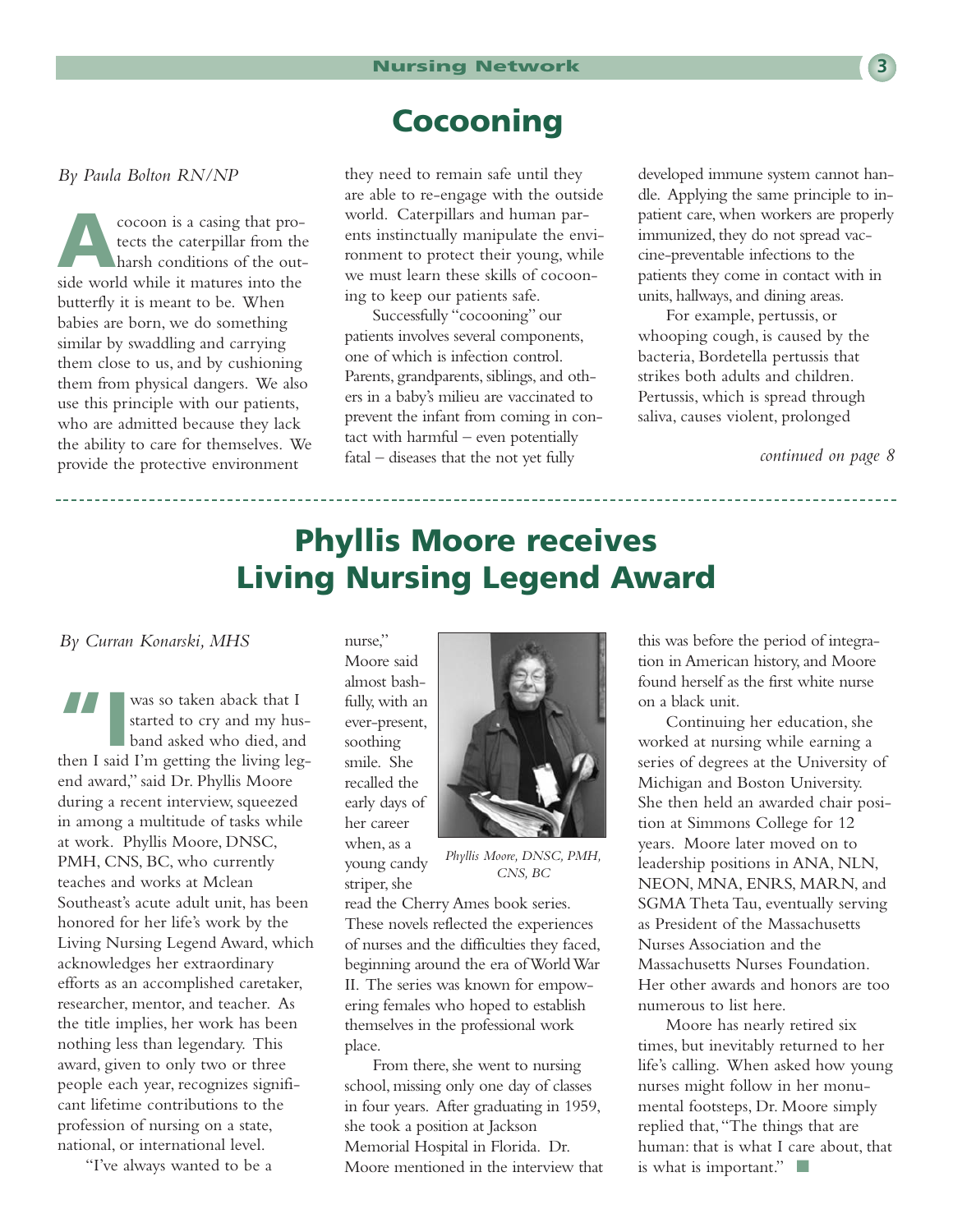### **Nurses Day Seminar 2011**

**Friday, May 6th Francis de Marneffe Building, Room 132 8:00 a.m. – 4:00 p.m. The Benson-Henry Institute for Mind Body Medicine**

> *presents* **"Enhancing Resilience"**

**"The New Mind Body Medicine"** *with* **Margaret Baim, RN, NP**

**Presentation of the Margaret C.Tibbetts Award for Nursing Leadership to JILL STANDISH, RN**



*Margaret Baim, RN, NP*



*(L to R) President Dr. Scott Rauch, Marisa Shuman, RN; Dr. Maureen Malin; Holly Armstrong, RN; Jill Standish, RN; Lesley Adkison, MSN, RN; Linda Flaherty, RN/PC, Senior VP Patient Care Services; Stephen Mahan, RN; and Sheila Evans RN/PC*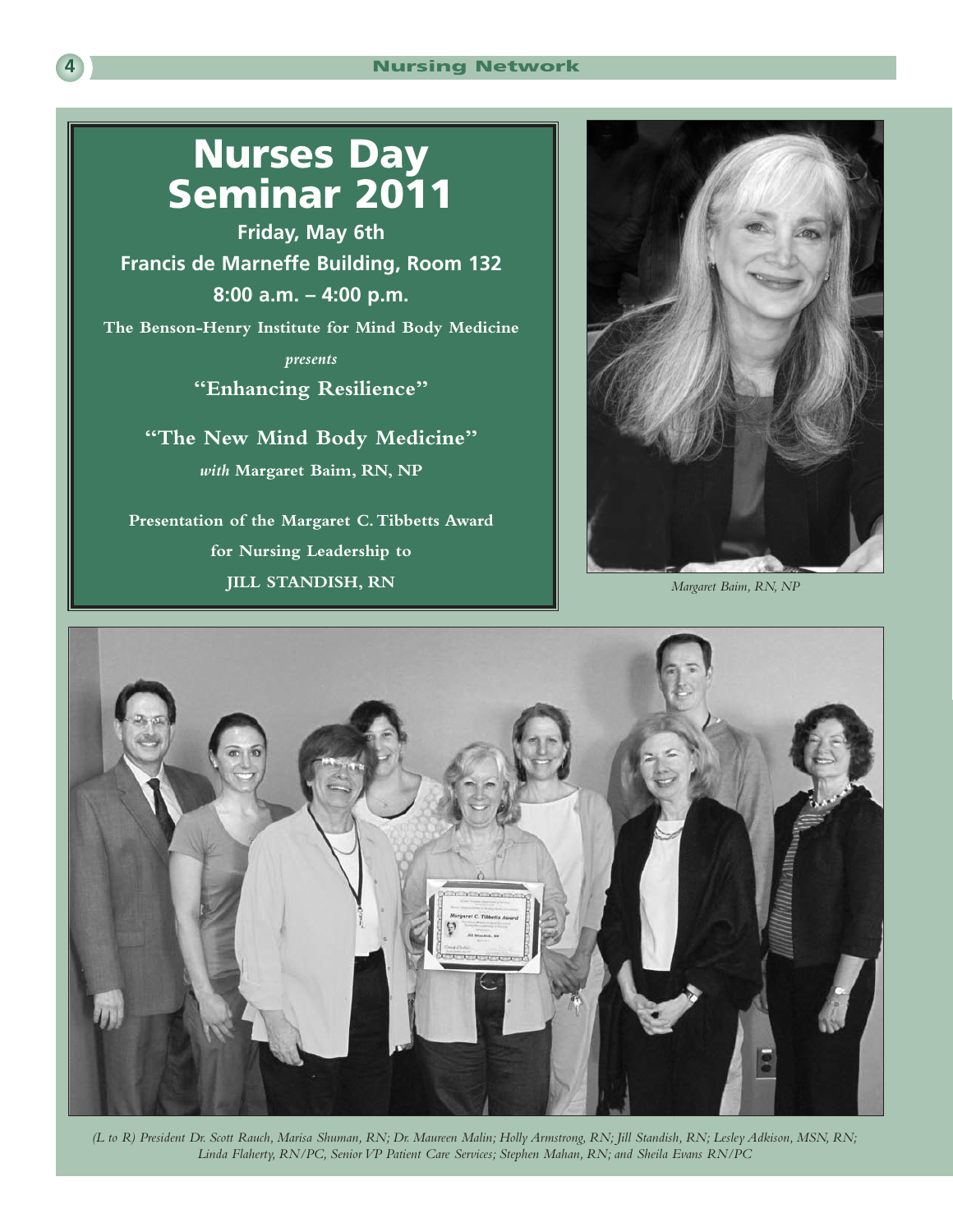### The Awards Corner *by Sheila Evans, RN/PC*

*Sheila Evans*

**S**erving on the Awards Committee at McLean, which I co-chair with Michele Bartick, is rewarding, fun, and awe-inspiring. The other members – Paula Bolton, RN/NP, Joan Kovach, RN/PC, Lynn Kopeski, RN/PC,Ann Rapoport, RN/PC, and Karen Terk, RN, MS – form a diverse group from across the McLean nursing spectrum, so our discussions are as lively and spontaneous

as our decisions are carefully considered. We try to choose award winners who represent various units, philosophies, and practices.

Two awards have been given to date this year. Linda Flaherty, SVP for Patient Care Services, joined Joan Kovach, Nurse Director for MSE, and the MSE nursing staff to congratulate Elizabeth Murray, RN, this year's winner of the Excellence for Entry into Psychiatric Nursing Practice. Liz joined Americorps and served as a CNA in an emergency room before she became a nurse. She began psychiatric nursing when she joined the MSE nursing staff in March 2010. Her life and work experience have contributed to the excellent care and teamwork on MSE. As a new member of the Falls Committee, she designed "CALL DON'T FALL" cards for patients at risk for falls. Liz's "can

do" attitude raises the level of excellence on the shifts she works, and this young nurse keeps positive patient outcomes at the forefront of her practice.

The winner of the *Night Staff Recognition Award*, Chester Parasco, was honored at a Night Staff meeting as a "wonderfully unique McLean treasure." Linda Flaherty presented the award as Diane Davey, RN, Program Director for the OCDI, and Brock Maxwell, LMHC, OCDI Milieu Manager, applauded. Brock noted that Chester has a way with words that is warm, humorous, and insightful.Although he works at night, patients often wake early, and he takes time to share his compassion and common sense approach with them over a cup of coffee. For nearly 40 years now, Chester, who is known as a problem-solver, has been working with staff and patients at McLean to arrive at healthy solutions. **■**

### ....More celebrants of Nurses Day



*(L to R) Conrad Duncker, RN;Antoinette Carchedi, RN; Kjersten Johnsen, RN; Annemarie Thompson, RN; and Nina McCloskey, RN*



*Lovella Slusser RN/PC; and Kirsti Booker, RN*



*Dorothy Ssebakka, RN; and Anne Kenney, RN*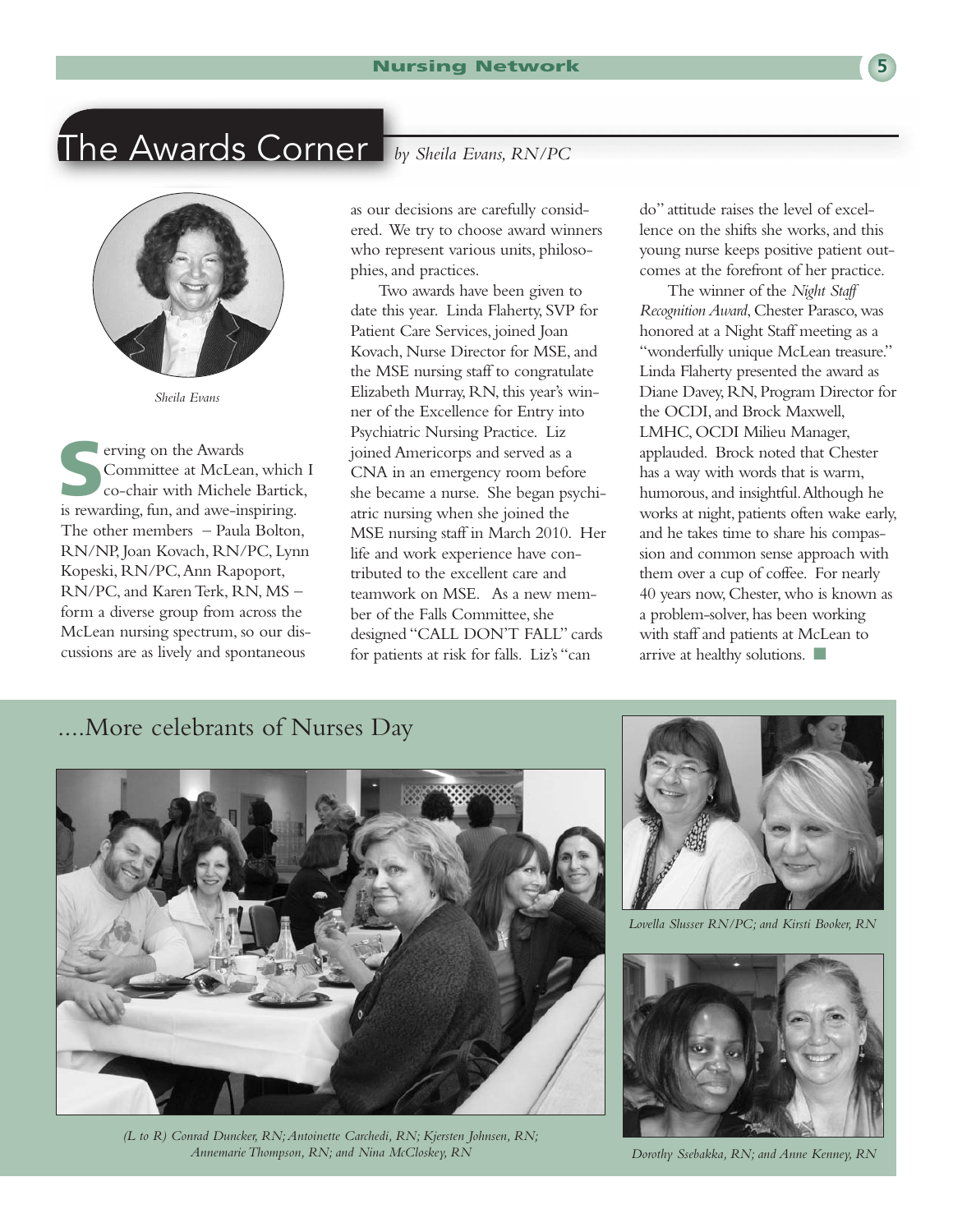### **McLean Team Consults in Abu Dhabi**

*By Julie Fannon RN/PC*

**A**t the request of the National Rehabilitation Center (NRC), a McLean multidisciplinary team visited Abu Dhabi, the capital and the second largest city in the United Arab Emirates (UAE) in January 2011, to begin consultative services on substance abuse treatment. In this modern city, built on an island, where futuristic skyscrapers rise from the desert coast of the Persian Gulf, there is a growing need for treatment centers.

During this trip, Nancy Merrill, RN/PC, program director for the Alcohol and Drug Abuse Treatment program, and Christine Tebaldi, RN/NP, Director of Psychiatric Services for McLean programs in community hospital settings, focused on reviewing current disciplines and services at NRC, and identifying gaps in the rehabilitative process as their first step.

The NRC is currently a 40-bed inpatient/residential and outpatient facility for the male citizens of Abu Dhabi. However, according to NRC Director General Hamad Abdallah Al Ghaferi, MD, MPH, a state-of-theart, 200-bed NRC is being developed to meet the increasing demand for treatment throughout the UAE. The new NRC will include a continuum of care for men, women, and adolescents.

Merrill and Tebaldi met with various healthcare professionals, including doctors, nurses, social workers, and psychologists. Although the NRC administrative team spoke English, the official business language



*Downtown Abu Dhabi*

in Abu Dhabi, some health care workers speak only Arabic, and the patient groups are conducted in Arabic. The nurses, most of whom are male, have different levels of nursing education, and it was not clear whether the educational requirements for their various disciplines were comparable to western standards. Many nurses are expatriates.

While in Abu Dhabi, the team encountered cultural differences for which they were prepared. Attire is conservative for both men and women.Women wear long skirts or loose pantsuits. Low necklines and flashy jewelry are discouraged. One is expected to listen, show humility when giving advice, and keep comments brief. Telling jokes may be

misinterpreted as a lack of seriousness about one's work.

Merrill and Tebaldi reviewed policies, procedures, and documentation, and they discussed patient cases, using a tracer methodology, which follows a patient from the point of entry through post discharge. "At the end of the day, no matter where nurses come from, we share a universal caring for our patients," Nancy Merrill remarked of her interactions with NRC staff.

To continue the consultative process, NRC staff will visit McLean Hospital's Alcohol and Drug Abuse Treatment Programs, where they will work closely with McLean personnel as we share our best practices with our Middle Eastern colleagues. **■**

$$
\boxed{6}
$$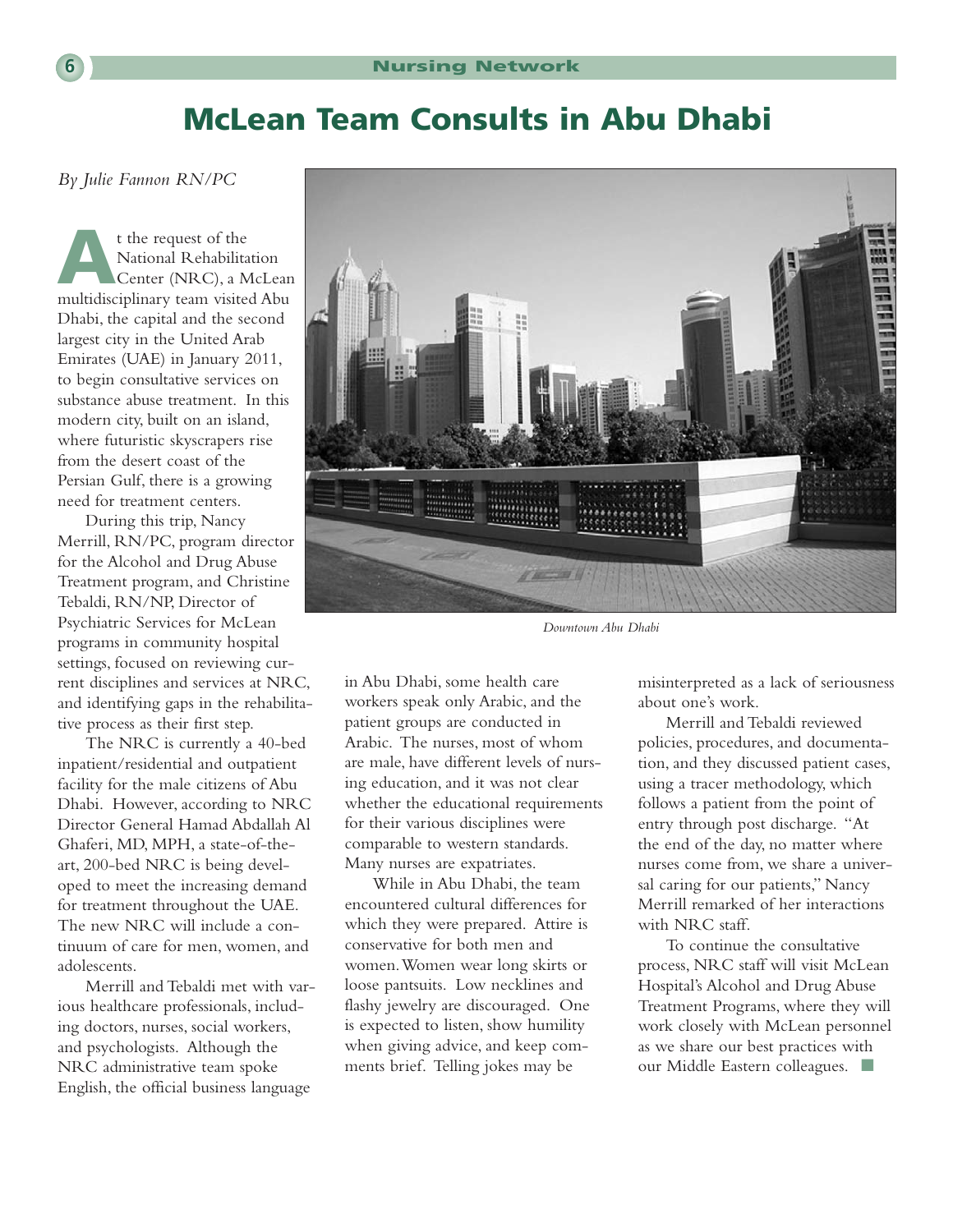#### **Nursing Network 7**



*By Michele Bartick, RN*

ecruiting is dedicated to providing the most qualified candidates to meet the hiring needs of McLean's clinical programs. Our work requires flexibility because unit needs, status changes, and work requirements determine the availability of positions, which are posted on our website mclean.harvard.edu as soon as they open. Anyone interested in a position, whether new to

#### *Building collaboration between nursing students and nursing staff continued from page 2*

information. After a group session, we process the dynamics, and the students write a summary in the unit's "group book" and verbally communicate information directly to the charge nurse. Three students are assigned to the STU, but I have only two students participate in the group each week so that the staff-to-patient ratio is not too high. The group usually runs for 45 minutes, and we typically spend from 10-15 minutes before and after to discuss the session.

We have just completed the sixth cycle of students running the group, and the results have been gratifying. The staff appreciates that we assume responsibility for a group, while students are excited about learning to



*Michele Bartick, nurse recruiter*

McLean or a present employee, should apply online as the first step. The system continues to provide many applications, which are reviewed on a first applied, first reviewed basis. Qualified applicants are plentiful, making it impossible to

respond to every submission. Although competition is strong, we still consider new graduates, whose prospects are improved by life experiences, prior work, or internships. Beyond the mechanics of including a well-written resume when applying online, timely responses, enthusiasm, and professional interview skills distinguish the serious candidates. Attending job fairs, doing informational interviews, talking to prospective candidates, and helping applicants navigate the system are important components of our focus on the hiring process. These efforts pay off. We hire excellent staff in a timely manner, and set a welcoming tone for all potential employees. **■**

lead.They see their own group skills develop throughout the semester. Many students remark that actively learning to lead a group and developing their own leadership styles are skills they will use, no matter what types of nursing they choose. They learn valuable skills about how to encourage a quiet member to participate; how to set limits on a patient who monopolize; and how to facilitate interaction among members. They assume responsibility for documentation and interact with staff in a meaningful way about problems that arise in the group. The staff often concurs with the students' assessments of the patients or expresses understanding of the struggle to facilitate participation in a "quiet" group. This validation has a positive impact on the students. Throughout the semester, they feel that they are collaborating with the staff in treatment, and

they develop a real sense of their value on the unit.

The collaboration between nursing students and nursing staff is not an easy or effortless relationship. It needs to be fostered, and all collaborators must feel that they are getting benefits for their efforts. This group experience has helped us achieve an important goal: the nursing students are gaining confidence and competence, and the nursing staff is getting a patient support group, freeing them up for other important tasks.

*Acknowledgements: I would like to thank the STU staff for collaborating and supporting us in this effort, especially Clare Sellig, RN/PC, and Caroline Strimaitis, LMHC.*